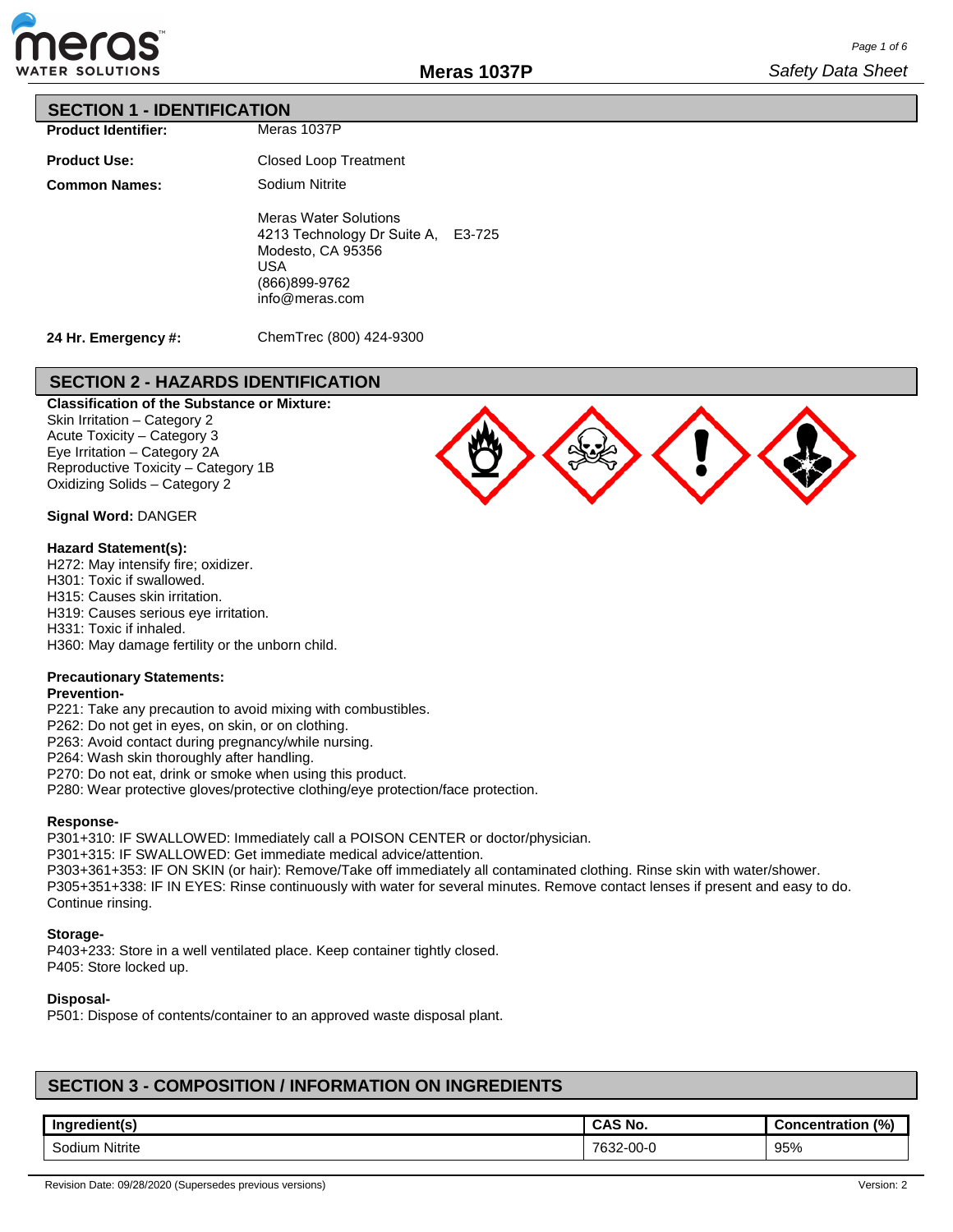

L

| Benzotriazole     | $95 - 14 - 7$ | 5%، |
|-------------------|---------------|-----|
| Tolytriazole      | 29385-43-1    | 1%  |
| <b>Boric Acid</b> | 1330-43-4     | 1%  |

| <b>SECTION 4 - FIRST-AID MEASURES</b>                                                           |                                                                                                                                                |  |  |
|-------------------------------------------------------------------------------------------------|------------------------------------------------------------------------------------------------------------------------------------------------|--|--|
| Inhalation:                                                                                     | In case of unconsciousness place patient stably in side position for transportation.                                                           |  |  |
|                                                                                                 |                                                                                                                                                |  |  |
| <b>Skin Contact:</b>                                                                            | Take off contaminated clothing and shoes immediately. Immediately wash with water and soap<br>and rinse thoroughly.                            |  |  |
| Eye Contact:                                                                                    | Rinse opened eye for several minutes under running water. Then consult a doctor.                                                               |  |  |
| Ingestion:                                                                                      | Do not induce vomiting; immediately call for medical help.<br>Drink copious amounts of water and provide fresh air. Immediately call a doctor. |  |  |
| <b>Most Important Symptoms And</b><br><b>Effects, Both Acute And Delayed:</b>                   | No data available.                                                                                                                             |  |  |
| Indication Of Any Immediate<br><b>Medical Attention And Special</b><br><b>Treatment Needed:</b> | No data available.                                                                                                                             |  |  |

| <b>SECTION 5 - FIRE-FIGHTING MEASURES</b>                                       |                                                                                                                                                                                                                                                                                                                |  |  |  |
|---------------------------------------------------------------------------------|----------------------------------------------------------------------------------------------------------------------------------------------------------------------------------------------------------------------------------------------------------------------------------------------------------------|--|--|--|
| <b>Suitable Extinguishing Equipment:</b>                                        | <b>Water Spray</b><br>Water Fog<br>Carbon Dioxide<br>Alcohol-Resistant Foam<br>Dry Chemical                                                                                                                                                                                                                    |  |  |  |
| <b>Special Hazards Arising From The</b><br><b>Substance Or Mixture:</b>         | Decomposition products may include the following materials:<br>-nitrogen oxides<br>-metal oxide/oxides<br>-carbon oxides<br>-toxic fumes                                                                                                                                                                       |  |  |  |
| <b>Special Protective Equipment And</b><br><b>Precautions For Firefighters:</b> | Firefighters should wear a self-contained breathing apparatus (SCBA).<br>Use water spray to cool unopened containers.<br>Use caution. See Section 7 for more information on safe handling.<br>See Section 8 for more information on personal protection equipment. See Section 13 for<br>disposal information. |  |  |  |

# **SECTION 6 - ACCIDENTAL RELEASE MEASURES**

| <b>Personal Precautions, Protective</b><br><b>Equipment, And Emergency</b> |                                                                                                                                                                                                                                                                     |
|----------------------------------------------------------------------------|---------------------------------------------------------------------------------------------------------------------------------------------------------------------------------------------------------------------------------------------------------------------|
| <b>Procedures:</b>                                                         | Keep from contacting skin or eyes.<br>Ensure adequate ventilation.                                                                                                                                                                                                  |
|                                                                            | Evacuate personnel to safe areas.                                                                                                                                                                                                                                   |
|                                                                            | Stay upwind of spilled material.                                                                                                                                                                                                                                    |
| <b>Environmental Precautions:</b>                                          | Prevent further release (leakage/spillage) if safe to do so.<br>Do not allow product to enter drains.<br>Do not allow to drain to environment.                                                                                                                      |
| <b>Methods And Materials For</b><br><b>Containments And Cleaning Up:</b>   | Spills should be swept up. Dispose of broom and dust pan after rinsing.<br>Rinse off affected area with plenty of water.<br>Place contaminated material into suitable, closed containers for disposal.<br>Dispose of contaminated material according to Section 13. |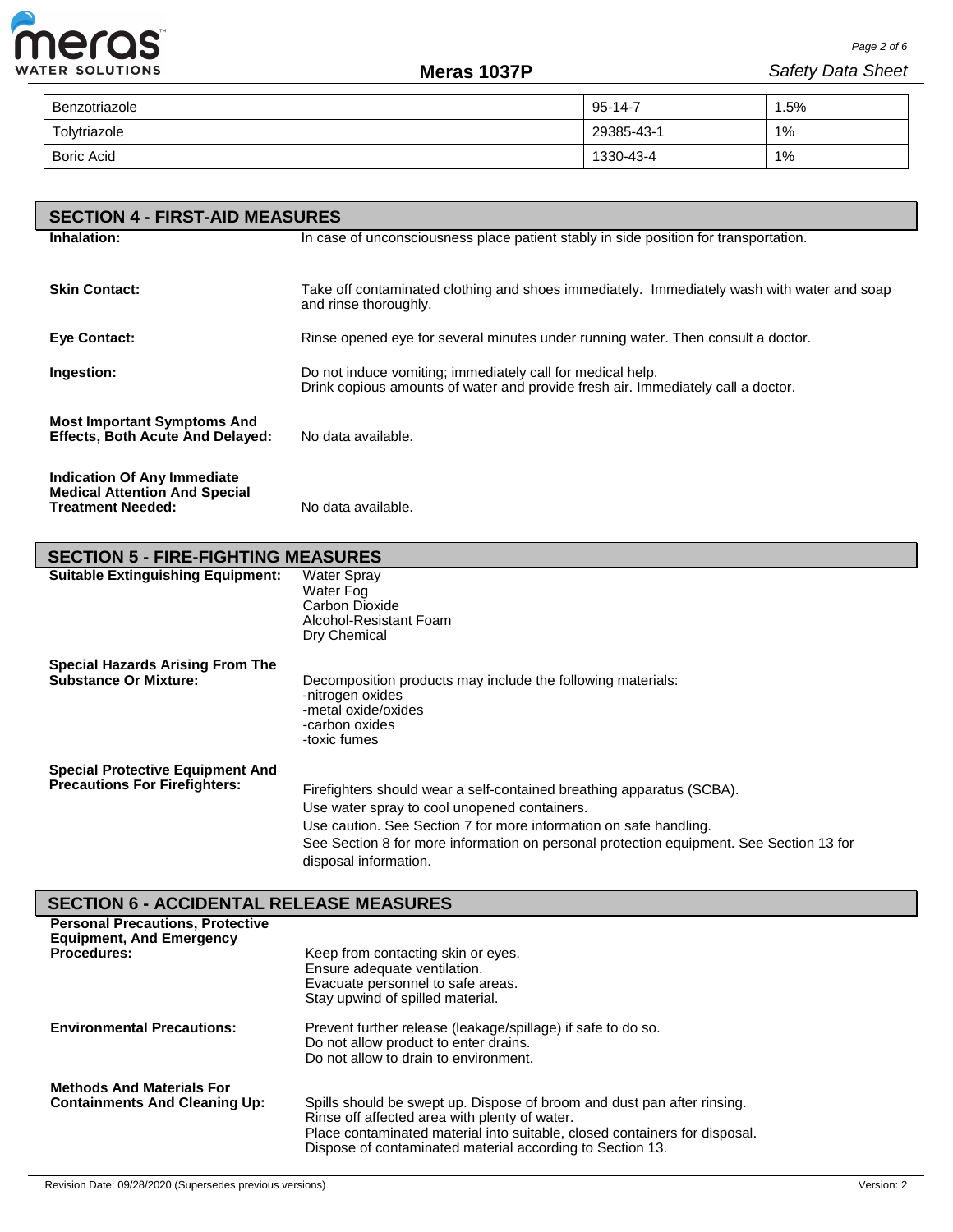

Ensure adequate ventilation.

**Reference To Other Sections:** See Section 7 for information on safe handling. See Section 8 for information on personal protection equipment. See Section 13 for information on proper disposal.

| <b>SECTION 7 - HANDLING AND STORAGE</b> |                                                                                                                                                                                                                                                                                                                                                                                                                                                                                                    |
|-----------------------------------------|----------------------------------------------------------------------------------------------------------------------------------------------------------------------------------------------------------------------------------------------------------------------------------------------------------------------------------------------------------------------------------------------------------------------------------------------------------------------------------------------------|
| <b>Handling Precautions:</b>            | Avoid contact with eyes, skin, or clothing.<br>Use approved containers only.<br>Keep containers closed when not in use.<br>Keep ignition sources away.<br>Do not expose containers to open flame, excessive heat, or direct sunlight.<br>Do not puncture or drop containers.<br>Handle with care and avoid spillage on the floor.<br>Keep material out of reach of children.<br>Keep material away from incompatible materials.<br>Wash thoroughly after handling.<br>Ensure adequate ventilation. |
| <b>Storage Requirements:</b>            | Keep container tightly closed.<br>Store in a well-ventilated place.<br>Do not store in direct sunlight.                                                                                                                                                                                                                                                                                                                                                                                            |
| <b>Incompatible Materials:</b>          | Reactive or incompatible with the following materials: oxidizing materials, reducing materials,<br>metals, acids and moisture.                                                                                                                                                                                                                                                                                                                                                                     |

### **SECTION 8 - EXPOSURE CONTROLS / PERSONAL PROTECTION**

| <b>Exposure Limits:</b> |          |     |                |      |                   |                |                    |                |
|-------------------------|----------|-----|----------------|------|-------------------|----------------|--------------------|----------------|
| Component(s)            | CAS No.  |     | <b>OSHA</b>    |      | <b>NIOSH</b>      |                | ACGIH              |                |
|                         |          | PEL | <u>Ceiling</u> | STEL | REL               | <b>Ceiling</b> | עו דד              | <u>Ceiling</u> |
| <b>Boric Acid</b>       | 330-43-4 | N/A | N/A            | N/A  | ma/m <sup>3</sup> | N/A            | $2 \text{ mg/m}^3$ | N/A            |

#### **Engineering Controls:**

All ventilation should be designed in accordance with OSHA standard (29 CFR 1910.94).

Use local exhaust at filling zones and where leakage and dust formation is probable. Use mechanical (general) ventilation for storage areas.

Use appropriate ventilation as required to keep Exposure Limits in Air below TLV & PEL limits.

#### **Personal Protective Equipment:**

All safety equipment should be tested and approved under appropriate government standards such as NIOSH (US) or EN 166 (EU). Type of protective equipment should be selected based on concentration amount and conditions of use of this material. Full-face vapor respirator may be required as backup to engineering controls when proper engineering controls are not in place to keep TLV and PEL limits below defined thresholds. Respiratory protection must comply with 29 CFR 1910.134.

Eye/Face-

•Goggles (chemical-resistant)

Skin/Body-

•Gloves (PVC, neoprene, or nitrile)

Respiratory-

•Air-purifying respirator

General Hygiene Considerations-

•Handle in accordance with good industrial hygiene and safety practice. •Keep away from foodstuffs, beverages, and feed. •Wash face, hands, and any exposed skin thoroughly after handling. •Appropriately dispose of contaminated clothing; wash before re-use, if applicable. •Avoid contact with eyes, skin, and clothing.

### **SECTION 9 - PHYSICAL AND CHEMICAL PROPERTIES**

**Form:** Liquid **Color:** Amber **Odor:** No data available **Vapor Pressure (Mm Hg):** No data available **Vapor Density:** No data available. **Relative Density:** 2.168 g/cm3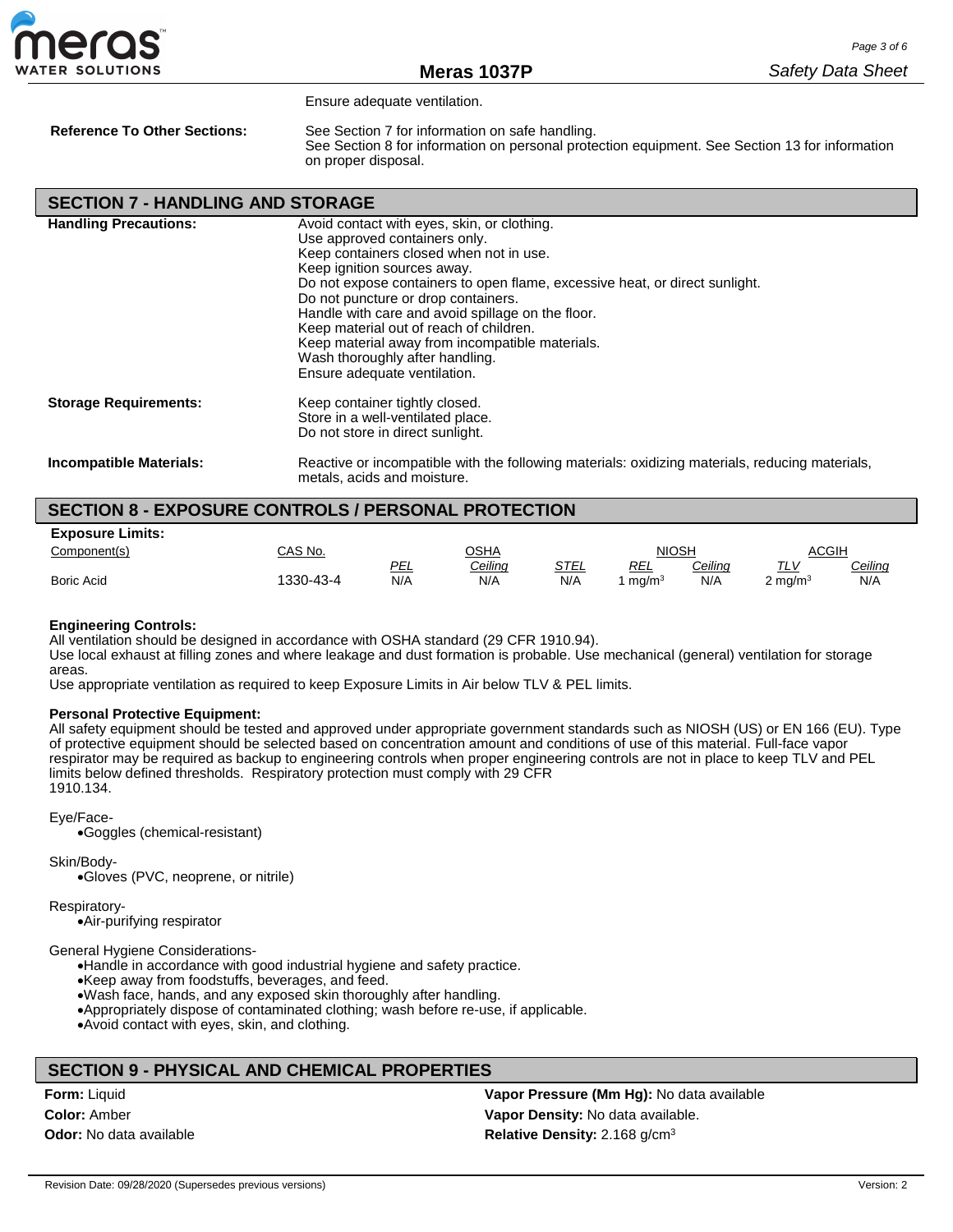

| <b>pH:</b> No data available                               | Specific Gravity: No data available                         |
|------------------------------------------------------------|-------------------------------------------------------------|
| Melting/Freezing Point: No data available.                 | Solubility in Water: No data available.                     |
| Initial Boiling Point and Boiling Range: No data available | Partition Coefficient (N-Octanol/Water): No data available. |
| <b>Flash Point: No data available</b>                      | Auto Ignition Temperature: N/A                              |
| Evaporation Rate: No data available.                       | Decomposition Temperature: No data available.               |
| Flammability (Solid, Gas): No data available.              | Viscosity: No data available.                               |
| Upper/Lower Flammability or Explosive Limits: No data      | Volatiles (% By Weight): No data available.                 |
| available.                                                 | Volatile Organic Compounds (VOC's): No data available.      |

### **SECTION 10 - STABILITY AND REACTIVITY**

**Reactivity:** Not reactive under normal and ambient conditions

**Chemical Stability:** Stable under normal and ambient conditions.

**Possibility of Hazardous Reactions:** No possibility of hazardous reactions known.

**Conditions to Avoid:** Incompatibilities, flames, ignition sources.

**Incompatible Materials:** Reactive or incompatible with the following materials: oxidizing materials, reducing materials, metals, acids and moisture.

**Hazardous Decomposition Products:** No data available.

# **SECTION 11 - TOXICOLOGICAL INFORMATION**

| <b>Routes of Entry:</b>                                                                                | ייים ווידושרוטים שטוני<br>Eyes, skin, ingestion, dermal absorption.                                                                                                                                                                                                             |
|--------------------------------------------------------------------------------------------------------|---------------------------------------------------------------------------------------------------------------------------------------------------------------------------------------------------------------------------------------------------------------------------------|
| <b>Acute Toxicity:</b>                                                                                 |                                                                                                                                                                                                                                                                                 |
| Sodium Nitrite<br>Oral Toxicity (LD <sub>50</sub> )-<br>Inhalation $(LC_{50})$ -                       | 85 mg/kg (Rat)<br>5.5 mg/m <sup>3</sup> (Rat)                                                                                                                                                                                                                                   |
| <b>Boric Acid</b><br>Oral Toxicity (LD <sub>50</sub> )-                                                | 1,200 mg/kg (Rat)                                                                                                                                                                                                                                                               |
| <b>Primary Eye Irritation:</b><br>Sodium Nitrite-<br>Benzotriazole-<br><b>Primary Skin Irritation:</b> | Mild irritant (Rabbit)<br>Severe irritant (Rabbit)<br>No data available.                                                                                                                                                                                                        |
| Sensitization:                                                                                         | No data available.                                                                                                                                                                                                                                                              |
| Carcinogenicity:<br>IARC-<br>ACGIH-<br>NTP-<br>OSHA-                                                   | No data available.<br>A4 (Boric Acid)<br>No component of this product present at levels >=0.1% is identified as a carcinogen or potential<br>carcinogen.<br>No component of this product present at levels $>= 0.1\%$ is identified as a carcinogen or potential<br>carcinogen. |
| <b>Reproductive Toxicity:</b><br><b>Specific Target Organ Toxicity-</b><br><b>Single Exposure:</b>     | No data available.<br>No data available.                                                                                                                                                                                                                                        |
| <b>Specific Target Organ Toxicity-</b><br><b>Repeated Exposure:</b>                                    | Contains material which may cause damage to the following organs: blood, kidneys, lungs, the<br>reproductive system, mucous membranes, gastrointestinal tract, cardiovascular system, upper<br>respiratory tract, skin, eyes, central nervous system (CNS), nose/sinuses.       |
| <b>Aspiration Hazard:</b>                                                                              | No data available.                                                                                                                                                                                                                                                              |

### **SECTION 12 - ECOLOGICAL INFORMATION**

**Ecotoxicity:** Toxicity to Fish- (Sodium Nitrite) (Boric Acid)

LC50- 0.54 mg/l (96 H)  $LC_{50}$ - 74 mg/l (96 H)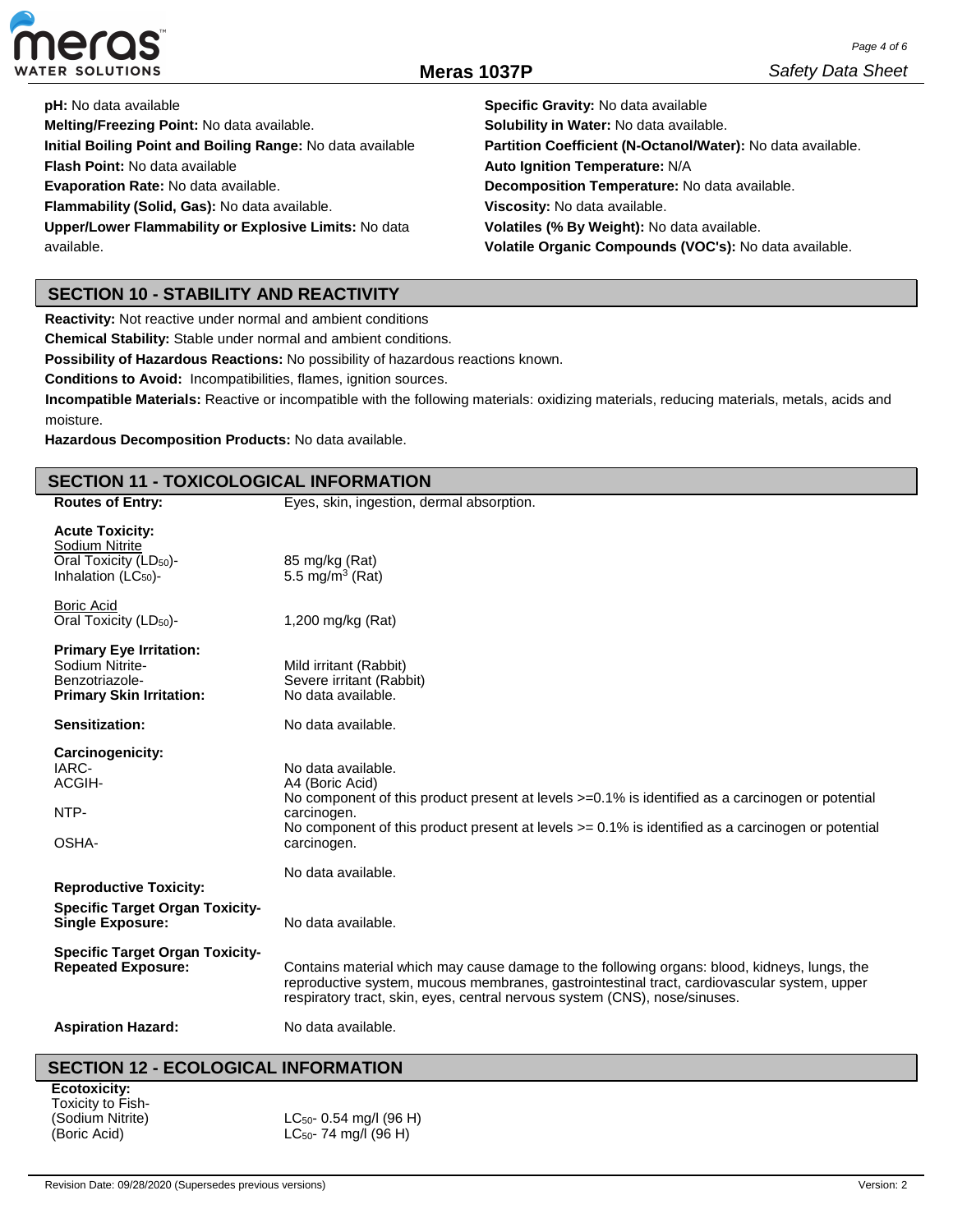

| Toxicity to Daphnia and Other<br>Aquatic Invertebrates-<br>(Sodium Nitrite) | $EC_{50}$ - >100 mg/l (72 H); Algae                                                                                                                                     |
|-----------------------------------------------------------------------------|-------------------------------------------------------------------------------------------------------------------------------------------------------------------------|
| (Boric Acid)                                                                | $EC_{50}$ - 15.4 mg/l (48 H); Daphnia<br>$LC_{50}$ - 86 mg/l (48 H); Daphnia                                                                                            |
| <b>Persistence and Degradability:</b>                                       | No data available.                                                                                                                                                      |
| <b>Bioaccumulation Potential:</b>                                           | No data available.                                                                                                                                                      |
| <b>Mobility in Soil:</b>                                                    | No data available.                                                                                                                                                      |
| <b>Results of PBT and vPvB</b><br><b>Assessment:</b>                        | Not conducted.                                                                                                                                                          |
| <b>Other Adverse Effects:</b>                                               | Not readily biodegradable. Water polluting material. May be harmful to the environment if released<br>in large quantities. This material is very toxic to aquatic life. |

| <b>SECTION 13 - DISPOSAL CONSIDERATIONS</b> |                                                                                                                                                                                                                                                                                                                                                                                                                                                     |
|---------------------------------------------|-----------------------------------------------------------------------------------------------------------------------------------------------------------------------------------------------------------------------------------------------------------------------------------------------------------------------------------------------------------------------------------------------------------------------------------------------------|
| <b>Recommendation:</b>                      | Hazardous wastes shall be managed responsibly.<br>Contact a licensed professional waste disposal service to dispose of this material.<br>Do not allow product to reach the sewage system.<br>Disposal must comply will local, state, and federal regulations.<br>Do not discharge effluent containing this product into lakes, streams, ponds, estuaries, oceans, or<br>other waters unless in accordance with the requirements of an NPDES permit. |
| <b>Cleansing agent:</b>                     | Water should be used as a cleansing agent to rinse containers and/or soiled PPE.                                                                                                                                                                                                                                                                                                                                                                    |

# **SECTION 14 - TRANSPORTATION INFORMATION**

### **US DOT**

UN Number: 1500 Class: 5.1 (6.1) Packing Group: III Proper Shipping Name: Sodium Nitrite, Marine Pollutant Marine Pollutant: Yes

#### **IMDG**

UN Number: 1500 Class: 5.1 (6.1) Packing Group: III EMS-No.: F-A, S-Q Proper Shipping Name: Sodium Nitrite, Marine Pollutant

### **IATA**

UN Number: 1500 Class: 5.1 (6.1) Packing Group: III Proper Shipping Name: Sodium Nitrite, Marine Pollutant



5.

♤

6



# **EPA Registration No.:**

**Cal DPR Registration No.:**

|                                  |           | <b>EPCRA EHS</b> |           | <b>CERCLA HS</b> | <b>CAA 112r</b> | EPCRA 313 | <b>Prop 65 Listed</b> |
|----------------------------------|-----------|------------------|-----------|------------------|-----------------|-----------|-----------------------|
| <b>Listed Hazardous Chemical</b> | CAS No.   | <b>RQ</b> (lbs)  | TPQ (lbs) | RQ (lbs)         | TQ (lbs)        |           |                       |
| Sodium Nitrite                   | 7632-00-0 |                  |           | 100              |                 | Yes       |                       |